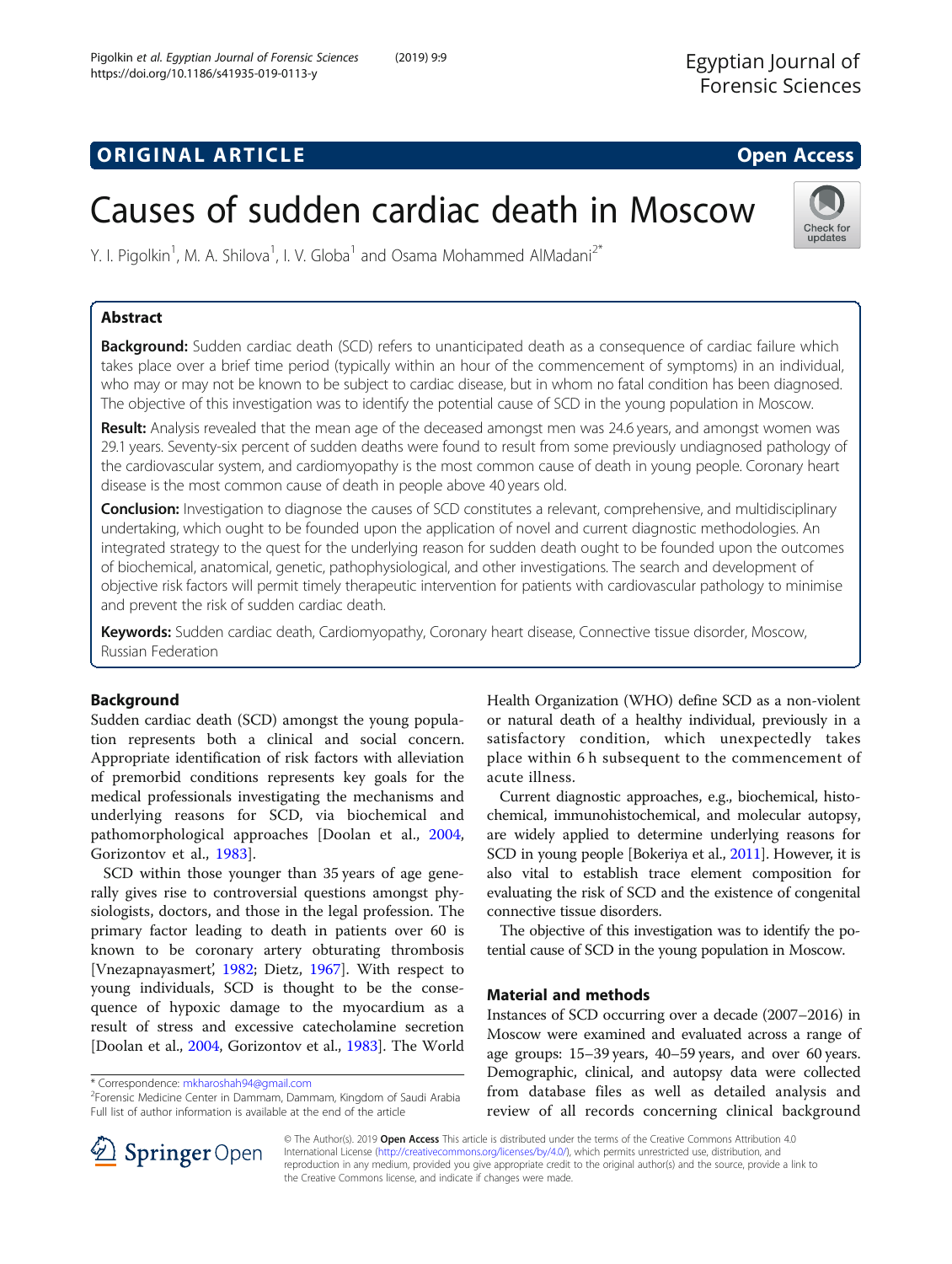|                                      | .      |        |        |        |        |        |        |        |        |        |  |  |
|--------------------------------------|--------|--------|--------|--------|--------|--------|--------|--------|--------|--------|--|--|
| Rates                                | Years  |        |        |        |        |        |        |        |        |        |  |  |
|                                      | 2007   | 2008   | 2009   | 2010   | 2011   | 2012   | 2013   | 2014   | 2015   | 2016   |  |  |
| Non-violent death (cases per year)   | 16.519 | 16.688 | 16.390 | 17.990 | 15.263 | 17.515 | 17.792 | 17.792 | 18.075 | 16.538 |  |  |
| Deaths from cardiovascular pathology | 13.07  | 13.033 | 12.839 | 14.375 | 1.898  | 14.095 | 14.038 | 14.360 | 13.670 | 12.547 |  |  |
| %                                    | 79.1   | 78.0   | 78.3   | 79.9   | 77.9   | 80.4   | 78.9   | 79.3   | 75.6   | 75.8   |  |  |

Table 1 Rates for sudden death in Moscow (2005–2014)

and demographic details, the circumstances surrounding deaths, and autopsy findings.

### Results and discussion

Table 1 highlights that the mean death rate from cardiovascular disease is 78.3% and that of this fraction, SCD is without doubt the major contributor.

Pathologists, geneticists, and other medical professionals are all interested in the sudden death of young people. The possible reasons for the death of a young person who is apparently in a good state of health, leading an active, healthy lifestyle, where obvious external factors, such as toxins, may be discounted, always arouses the interest of the medical establishment, as well as public concern. Available statistics for sudden death reveal that the mean contribution from deaths of young people is 13.5% (Table 2).

Analysis of statistics for sudden death amongst young people also highlighted that the mean age at death for men is 24.6 years, whilst for women, it is 29.1 years.

The predisposing factor that leads to sudden death amongst young people has been identified as high physical loading, such as sports activities (e.g., physical education lessons, training sessions, sports competitions, and also the period post-training). The results demonstrate that 76% of sudden deaths are due to undiagnosed cardiovascular system pathology. Statistics for locations of death are as follows: house, apartment (36%); places of service or military training (15%); higher and secondary schools (7%); sports facilities, such as gym, sports club, sports ground, and sports hall of educational institutions (28%); other public places (14%) (Fig. [1\)](#page-2-0).

Psychoemotional stress is also a contributory factor for SCD in young people [Gorizontov et al., [1983](#page-5-0), Pigolkin et al., [2016](#page-5-0)]. In 41% of cases, SCD was preceded by a psycho-emotional stress situation. Emotional stress can result in the activation of a sympathetic response within the heart and coronary vessels and constitutes one of the most critical predisposing factors to the development of ventricular fibrillation. Concomitantly, oxygen and energy consumption dramatically increase, and this can result in the generation of biochemical anomalies in the myocardium, such as energy depletion of cardiomyocytes with dystrophic alterations, ischaemic myocardial damage, and focal fibrosis, which produces a foundation for the development of fatal arrhythmias, when localised within the conducting pathways of the heart [Pigolkin et al., [2016,](#page-5-0) Goldstein et al., [1994](#page-5-0), Osipov et al., [2012](#page-5-0)].

Statistics for SCD in young people reveal that cardiomyopathy is the most common cause of death (see Table [3\)](#page-2-0). Whilst 76% of cases of sudden death due to cardiomyopathy in young people were recorded in 2007, this proportion had increased to 81% in 2016. Such findings may derive from a number of causes, including secondary lesions of the myocardium, from toxicity, endocrine factors, infectious agents, systemic connective tissue diseases or, and genetically inherited disorders.

A number of cardiovascular pathologies known to promote the risk of sudden death in young people have a hereditary component (e.g., hypertrophic cardiomyopathy and various arrhythmias). Commencement of presentation of such diseases may involve the development of a variety of cardiovascular abnormalities, both during the period of early embryogenesis and also in the juvenile period, and these may derive from either point mutations or from chromosomal abnormalities or may possess polygenic traits. Many researchers have carried out investigations examining variable genetic determinants for the generation of a variety of cardiomyopathies, in addition to the heterogeneous nature of this disease [Goldstein et al., [1994](#page-5-0), Osipov et al., [2012](#page-5-0)].

The first gene identified is located on chromosome 14 and codes for the production of the beta-myosin heavy chain. Subsequently, mutations of nine genes involved in the generation of abnormalities of this chain were identified. These were found to code for the primary structural cardiac molecular components, including cardiac

Table 2 Sudden death rates

|                               | 2007   | 2008   | 2009   | 2010   | 2011   | 2012   | 2013   | 2014   | 2015   | 2016   |
|-------------------------------|--------|--------|--------|--------|--------|--------|--------|--------|--------|--------|
| Total number of sudden deaths | 16.519 | 16.688 | 16.390 | 17.990 | 15.263 | 17.515 | 17.792 | 17.792 | 18.075 | 16.538 |
| Sudden death of young people  | 2.485  | 2.743  | 2.429  | 2.522  | 2.279  | 2.586  | 2.325  | 2119   | 772    | .683   |
| Abs. (%)                      | 15     | 16.4   | 14.8   | 14.01  | 14.9   | 14.7   | 13.06  | 12.3   | 9.8    | 10.1   |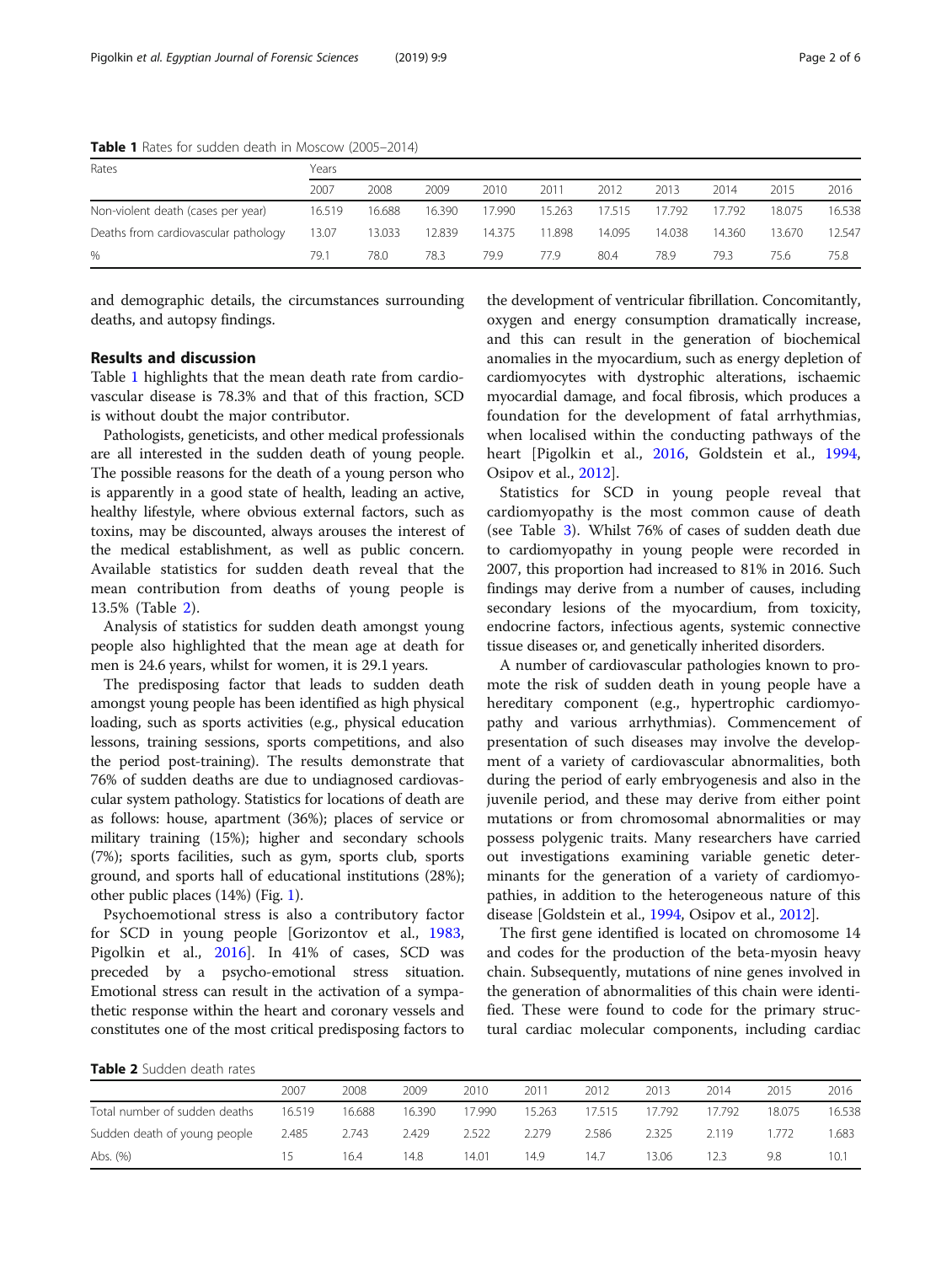<span id="page-2-0"></span>

actin, troponins I and II, tropomyosin, myosin binding protein, and myosin light chains [Tester et al., [2004](#page-5-0), Lehnart et al., [2004,](#page-5-0) Priori et al., [2000\]](#page-5-0). More recently, reports have highlighted the impact on the production of hypertrophic cardiomyopathic defects in genes coding for AMP-kinase and iduronidase in Fabry's disease. The contribution of genetic mutations in the production of abnormalities in intercellular contacts between cardiomyocytes was emphasised.

An additional pathology with a genetic foundation is the long QT interval syndrome. This disorder has been studied extensively via genetic methodologies, and consequently, it has been noted that the majority of mutations are correlated with an autosomal recessive mode of inheritance which in turn is correlated with alterations in the eight major genes encoding the structure of the potassium, sodium, and calcium ion channels of cardiomyocytes [Moolman et al., [1997](#page-5-0) and Tester & Ackerman, [2007\]](#page-5-0).

Another pathology responsible for an increased risk of SCD is Brugada syndrome. Genetic experiments have verified that Brugada syndrome can be due to both monogenic and polygenic factors, which are primarily correlated with mutations in the SCN5a gene and which encode the sodium channel alpha subunit. This condition, like all

Table 3 Statistics for the causes of SCD in young people

| Cause of death                        | 2007 | 2016 |
|---------------------------------------|------|------|
| Cardiomyopathies (%)                  | 76   | 81   |
| Myocarditis, myocardial dystrophy (%) | 2.4  | 1.6  |
| Acute coronary insufficiency (%)      | 2.5  | 27   |
| Vascular pathology (%)                | 6.2  | 6.1  |
| Congenital heart diseases (%)         | 05   | 11   |
| Coronary heart disease (%)            | 9.1  | 3.8  |
| Other heart diseases (%)              | 3.3  | 37   |

canalopathies, is associated with a characteristic lack of any signs of chemical or structural damage to the heart or its contractile elements, valvular apparatus, and developmental structural anomalies [Jervell and Lange-Nielsen, [1957](#page-5-0)]. Medical examination of patients presenting with this disorder indicates a dramatic alteration in the ECG, together with an increased ST segment and blockade of the right side of the bundle of His. This disorder is inherited by an autosomal dominant mode of inheritance. Whilst the risk



Fig. 2 'Drop-like' heart exhibiting hypoplasia due to CTD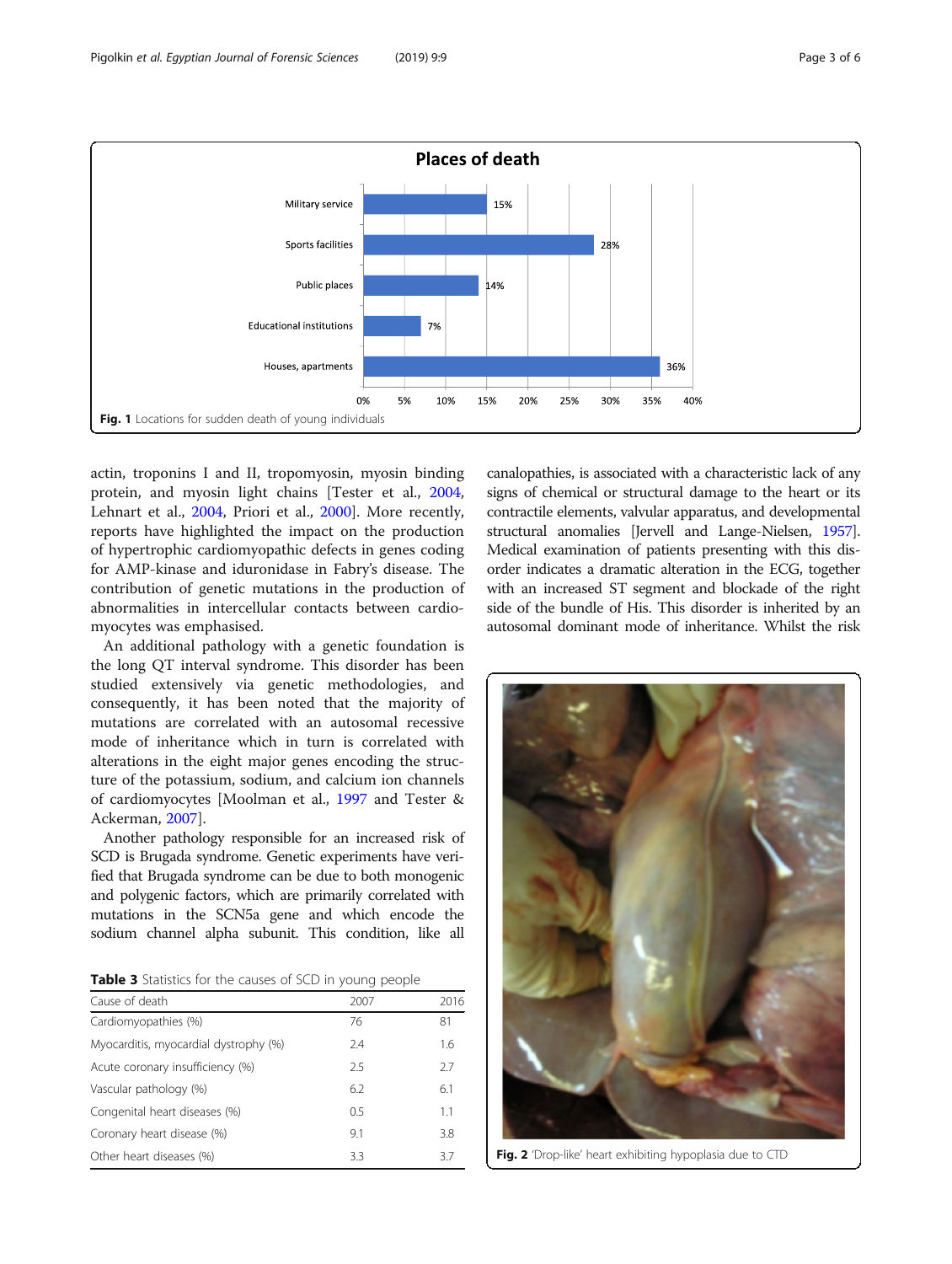of SCD is greatest in males between the ages of 30–40 years, a family background of fatal arrhythmias and physical stress can contribute a predisposing factor for their development of this condition. A further disorder with a genetic basis which is associated with a high risk of SCD in young individuals as a consequence of physical activity is catecholaminergic polymorphic ventricular tachycardia. This condition is known to be caused by at least two mutations in the RyR2 and casq2 genes. The former gene encodes a type 3 ryanodine receptor, which constitutes an essential protein for the regulation of calcium release from the sarcoplasmic reticulum during myocardial cell excitation and contraction. Casq2, or Calsequestrin, is associated with the regulatory proteins responsible for the sequestration of calcium ions within the sarcoplasmic reticulum. Such pathological conditions present in the form of syncopal conditions, due to severe physical or psychoemotional stress, which triggers the generation of ventricular tachycardia [Tester et al., [2004](#page-5-0)].

Results indicate that for young people, in nearly all instances, heart pathology has remained undiagnosed during life. Eighty-three to 87% of incidences of SCD amongst young people revealed both external and

– Elongation of limbs and arachnodactyly (38%) – Curvature of the lower extremities, different forms of flat feet, the second digit of the foot being longer than the first – Varicose veins – Thin skin, existence of striae, and scar changes of the skin (keloid scars) Musculoskeletal system pathology was seen to result

internal indications of congenital pathology of connective tissue and developmental abnormalities:

– Height above 182 cm in men, 168 cm in women (96%)

– Funnel-shaped and keeled sternal pathology (68%) – Deformation of the spine in the form of scoliosis,

– Asthenic constitution (99.7%)

lordosis, and combined forms (77%)

in a contravention of the normal anatomical ratios within the thoracic cavity and, consequently, the development of a thoraco-diaphragmatic syndrome. For patients presenting with connective tissue disorder (CTD), development of the kyphoscoliotic heart, a drop heart, typified by hypoplasia with a predominance of vertical dimensions (Fig. [2\)](#page-2-0), are characteristic features. Skeletopathies result in the anomalies positioning of the of the heart, with torsion or partial torsion, which in turn leads to haemodynamic anomalies during life. For 97% of young adults, the main mechanism at the onset of death is arrhythmia. The primary structural necessities for an arrhythmogenic death include abnormalities of heart formation with the existence of skeletal deformities, the existence of anatomical alterations in the heart, e.g., multiple abnormal chords in different cavities (apical, transverse, diagonal, median, etc.), and the existence of endocardial focal fibrosis in projections of attachment of anomalous chords and in the area of the zones of the cardiac conduction bundles, in addition to alterations in the valves (mitral valve prolapse, tricuspid regurgitation, aortic valve stenosis, etc.) (Fig. 3).

Reasons underlying death in young individuals with CTD include rupture of congenital aneurysms of blood vessels (24%) for vessels of the brain, aorta, and coronary vessels. For 32% of incidences, the reasons underlying aneurysm generation with subsequent rupture were diagnosed syndromal varieties, including Marfan syndrome and Ehlers-Danlos syndrome. Diagnosis of such disorders is founded upon



|                                            | 2007   | 2008   | 2009   | 2010  | 2011   | 2012   | 2013   | 2014   | 2015   | 2016   |
|--------------------------------------------|--------|--------|--------|-------|--------|--------|--------|--------|--------|--------|
| Total number of incidences of sudden death | 16.519 | 16.688 | 16.390 | 7.990 | 15.263 | 17.515 | 17.792 | 18.104 | 18.075 | 16.538 |
| Persons older 60 years of age, abs.        | 6.902  | 6.902  | 7.366  | 8.966 | 7.189  | 9.004  | 9.689  | 10.208 | 10.709 | 9.682  |
| %                                          | 41.8   | 41.3   | 44.9   | 49.8  | 47.1   | 514    | 544    | 56.3   | 59.2   | 58.5   |

Fig. 3 Multiple apical and median anomalous chords, exhibiting basal fibrotic parietal endocardium, hypertrophy and shortening of trabecular muscles with haemorrhages from a young patient presenting with signs of CTD (connective tissue disorder)

<span id="page-3-0"></span>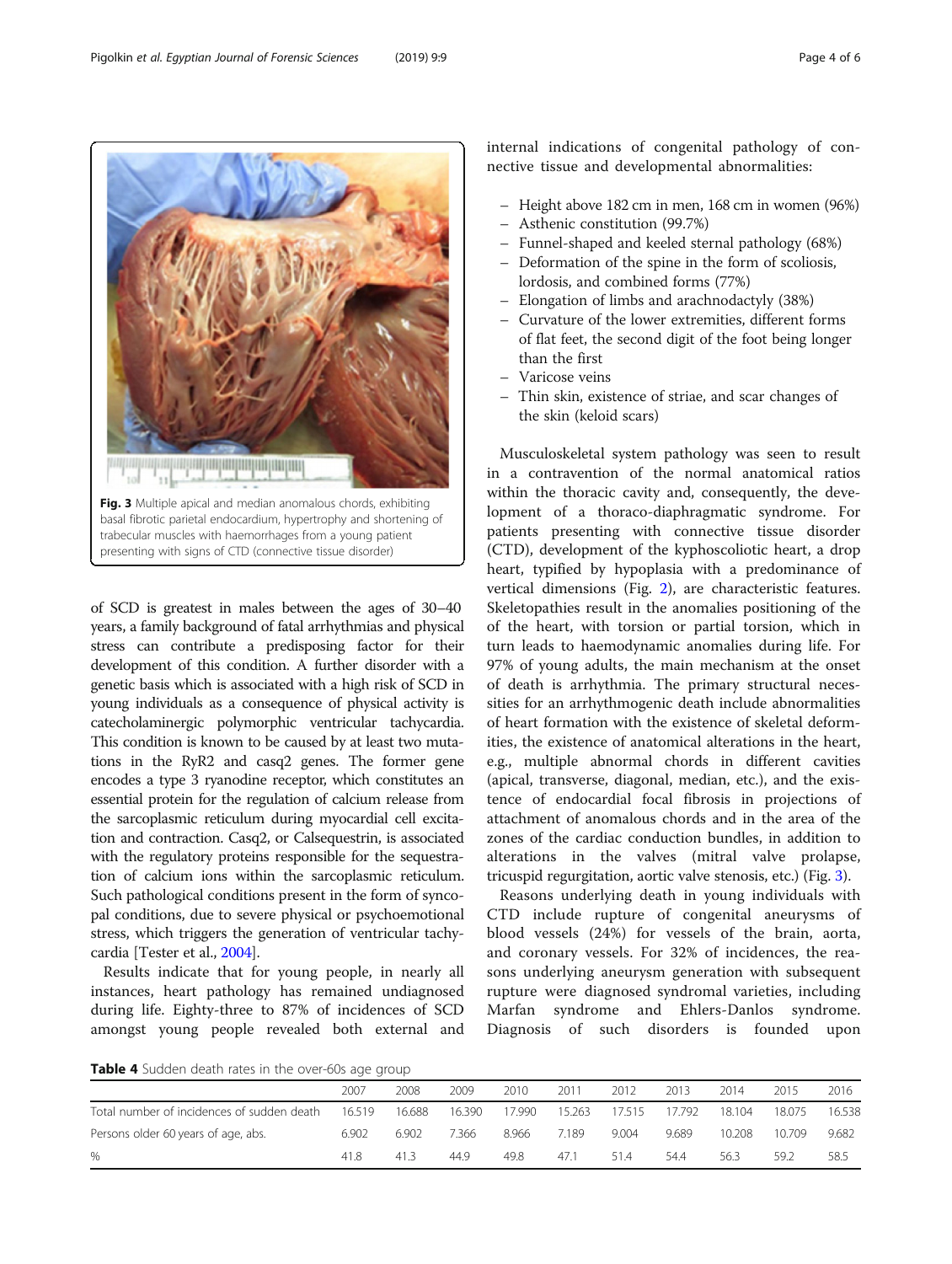<span id="page-4-0"></span>Table 5 Gender distribution of sudden death

|                                                                 |  |  | 2007 2008 2009 2010 2011 2012 2013 2014 2015 2016 |  |  |
|-----------------------------------------------------------------|--|--|---------------------------------------------------|--|--|
| Men (%) 52.8 49.2 49.4 46.0 48.9 45.5 44.5 44.4 43.7 43.6       |  |  |                                                   |  |  |
| Women 41.2 50.8 50.6 54.0 51.1 54.5 55.5 55.6 56.3 56.4<br>(% ) |  |  |                                                   |  |  |

pathomorphological methodologies and molecular genetic research approaches, which are all verified by biochemical research results.

Sudden death in those over 40 years old is typified by atherosclerotic lesions in variously located cardiovascular vessels: coronary heart disease (CHD) can be seen to be responsible for 50.5% of all SCD cases. Other causes include cerebrovascular pathology (6%) and complications of arterial hypertension (43.5%). Causes of mortality in this age group included acute myocardial infarction (37%), postinfarctional cardiosclerosis (44%), indications of ischaemic or haemorrhagic cerebral infarction (7.4%), and also decompensation of chronic cardiovascular insufficiency (11.6%). In 84% of instances, post-mortem indications of signs of a metabolic syndrome, including the existence of arterial hypertension, type 2 diabetes, and metabolic disorders (e.g., obesity), represent the primary risk factors for SCD in the over-60s age group.

Statistics for post-mortem reports over the last decade reveal the mortality rate of the over-60s age group (elderly, old, and long-livers) (Table [4](#page-3-0)).

The gender bias within the statistics of SCD in the over-60s age group is a reflection of the predominance of females in the sample population (Table 5).

Therefore, the comparative characteristics of sudden death across all age groups revealed the following patterns (Table 6).

Alterations in trace element composition were noted in 83% of all reports on the pathology of connective tissue and the cardiovascular system, particularly when death was accompanied by the development of myocardial ischaemia and fatal arrhythmias. Lower potassium levels (61%), magnesium <  $0.53$  mmol (52%), zinc < 11.5 mmol/l (33%), fluorine (6%), and selenium (11%) were determined, as well as microelements contributing to the generation of collagen and bone mineralisation. Comparison of these elements with vital signs enabled reliable correlations with the reduction in these trace elements to

| Table 6 Age characteristics of sudden death |  |
|---------------------------------------------|--|
|---------------------------------------------|--|

| Sex       | $15 - 39$ years | $40 - 59$ years | $>60$ years |
|-----------|-----------------|-----------------|-------------|
| Men (%)   | 78              |                 | 48          |
| Women (%) |                 | 43              | 52          |

be observed [Peacock et al., [2010,](#page-5-0) McVea et al., [2000](#page-5-0), Visioli and Hagen, [2007\]](#page-5-0).

#### Conclusions

Investigation to diagnose the causes of SCD constitutes a relevant, comprehensive, and multidisciplinary undertaking, which ought to be founded upon the application of novel and current diagnostic methodologies. An integrated strategy to the quest for the underlying reason for sudden death ought to be founded upon the outcomes of biochemical, anatomical, genetic, pathophysiological, and other investigations. The search and development of objective risk factors will permit timely therapeutic intervention for patients with cardiovascular pathology to minimise and prevent the risk of sudden cardiac death.

#### Abbreviations

CHD: Coronary heart disease; CTD: Connective tissue disorder; SCD: Sudden cardiac death

#### Acknowledgements

No specific acknowledgement.

#### Funding

No funding sources.

#### Availability of data and materials

All data regarding the article have been presented in the manuscript. There are no additional data.

#### Authors' contributions

All authors contributed in the data collection, manuscript writing, quality review, and data synthesis. All authors read and approved the final manuscript.

#### Ethics approval and consent to participate

Ethical no approval was obtained from Department of Forensic Medicine - Federal State Autonomous Educational Institution of Higher Education I.M. Sechenov First Moscow State Medical University of the Ministry of Health of the Russian Federation., Moscow, Russia, 119,991.

#### Consent for publication

Not applicable since no participants have been involved.

#### Competing interests

The authors declare that they have no competing interests.

#### Publisher's Note

Springer Nature remains neutral with regard to jurisdictional claims in published maps and institutional affiliations.

#### Author details

<sup>1</sup>Department of Forensic Medicine, Federal State Autonomous Educational Institution of Higher Education I.M. Sechenov First Moscow State Medical University of the Ministry of Health of the Russian Federation (Sechenov University), Moscow, Russia119991. <sup>2</sup>Forensic Medicine Center in Dammam, Dammam, Kingdom of Saudi Arabia.

#### Received: 13 December 2018 Accepted: 12 February 2019 Published online: 28 February 2019

#### References

Bokeriya LA, Revishvili AS, Neminushchij NM (2011) Vnezapnayaserdechnayasmert' M.: GEHOTAR-Media